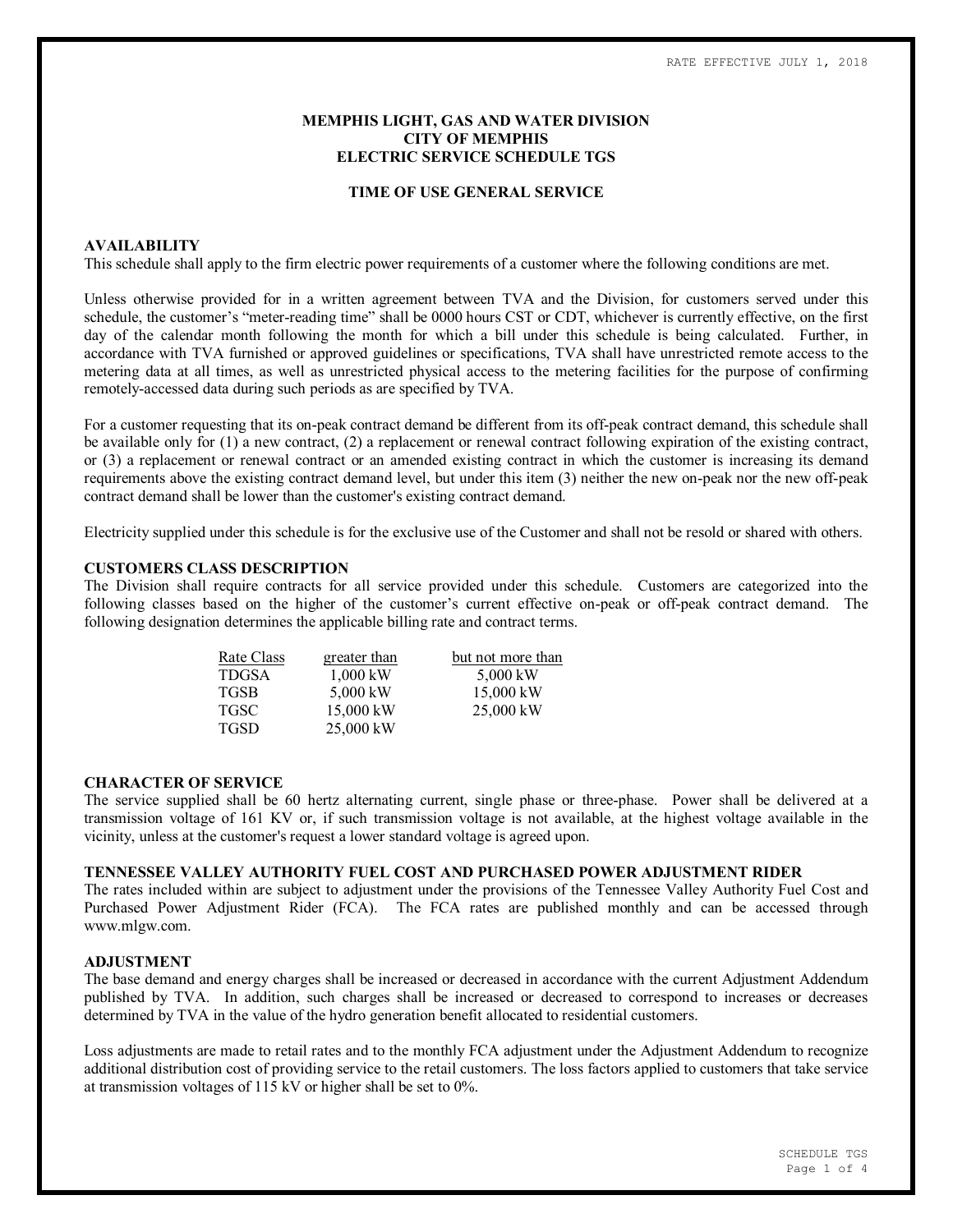#### **DETERMINATION OF SEASONAL PERIODS**

Summer Period shall mean the June, July, August, and September billing months. Winter Period shall mean the December, January, February, and March billing months. Transition Period shall mean the April, May, October, and November billing months.

### **DETERMINATION OF ON-PEAK AND OFF-PEAK HOURS**

Except for Saturdays and Sundays and the weekdays that are observed as Federal holidays for New Year's Day, Memorial Day, Independence Day, Labor Day, Thanksgiving Day, and Christmas Day, on-peak hours for each day shall be from 1 p.m. to 7 p.m. from April through October and from 4 a.m. to 10 a.m. during all remaining months. All other hours of each day that are not otherwise defined as on-peak hours and all hours of such excepted days shall be off-peak hours. Such times shall be CST or CDT, whichever is then in effect. Said on-peak and off-peak hours are subject to change by TVA. In the event TVA determines that such changed on-peak and off-peak hours are appropriate, it shall so notify the Division at least 12 months prior to the effective date of such changed hours, and the Division shall promptly notify customer.

## **DETERMINATION OF ON-PEAK AND OFF-PEAK DEMANDS, MAXIMUM METERED DEMAND, AND ENERGY AMOUNTS**

The on-peak and off-peak kWh for any month shall be the energy amounts taken during the respective hours of the month designated under this schedule as on-peak and off-peak hours; provided, however, that notwithstanding the metered energy amount, the off-peak energy for any month shall in no case be less than the product of (1) the off-peak billing demand as calculated in the paragraph below and (2) 110 hours (reflecting a 15 percent load factor applied to the average number of hours in a month) at the applicable rate of Off-peak Block 1.

The Division shall meter the on-peak and off-peak demands in kW of all customers taking service under this schedule. The on-peak metered demand and off-peak metered demand for any month shall be determined separately for the respective hours of the month designated under this schedule as on-peak and off-peak hours. In each case, the metered demand shall be the highest average demand during any 30-consecutive-minute period beginning or ending on a clock hour of the month of the load metered in kW, and, except as provided below in this section, such amounts shall be used as the on-peak and off-peak billing demands. The maximum metered demand for any month shall be the higher of (1) the highest on-peak metered demand in the month or (2) the highest off-peak metered demand in the month. The on-peak billing demand shall in no case be less than the sum of (1) 30 percent of the first 5,000 kW, (2) 40 percent of the next 20,000 kW, (3) 50 percent of the next 25,000 kW, (4) 60 percent of the next 50,000 kW, (5) 70 percent of the next 100,000 kW, (6) 80 percent of the next 150,000 kW, and (7) 85 percent of all kW in excess of 350,000 kW of the higher of the currently effective on-peak contract demand or the highest on-peak billing demand established during the preceding 12 months. The off-peak billing demand shall in no case be less than the sum of (1) 30 percent of the first 5,000 kW, (2) 40 percent of the next 20,000 kW, (3) 50 percent of the next 25,000 kW, (4) 60 percent of the next 50,000 kW, (5) 70 percent of the next 100,000 kW, (6) 80 percent of the next 150,000 kW, and (7) 85 percent of all kW in excess of 350,000 kW of the higher of the currently effective off-peak contract demand or the highest off-peak billing demand established during the preceding 12 months. The maximum billing demand for any month shall be the higher of (1) the on-peak billing demand or (2) the off-peak billing demand in the month.

## **FACILITIES RENTAL CHARGE**

There shall be no facilities rental charge under this schedule for delivery at transmission voltage levels of 161 kV or higher.

For delivery at less than 161 kV, there shall be added to the customer's bill a facilities rental charge. This charge shall be \$0.38 per kW per month except for delivery at voltages below 46 kV, in which case the charge shall be \$0.97 per kW per month for the first 10,000 kW and \$0.76 per kW per month for the excess over 10,000 kW. Such charge shall be applied to the highest of (1) the highest on-peak or off-peak billing demand established during the latest 12-consecutive-month period, (2) the customer's currently effective on-peak contract demand, or (3) the customer's currently effective off-peak contract demand and shall be in addition to all other charges under this schedule, including minimum bill charges.

## **REACTIVE DEMAND CHARGES**

If the reactive demand (in kVAR) is lagging during the 30-consecutive-minute period in which the customer's highest metered demand occurs, there shall be added to the customer's bill a reactive charge of \$1.49 per kVAR of the amount, if any,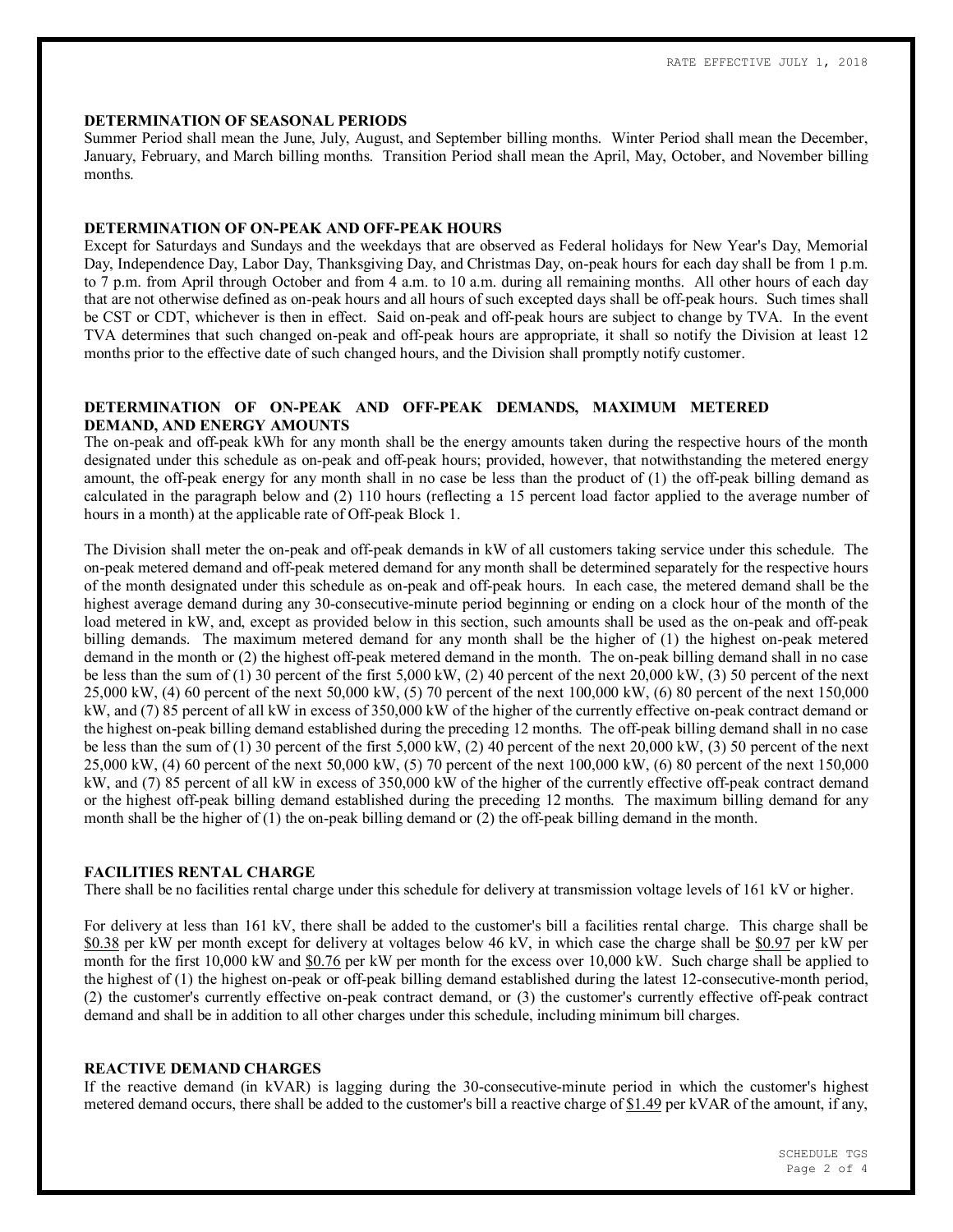by which the reactive demand exceeds 33 percent of such metered demand. If the reactive demand (in kVAR) is leading during the 30-consecutive-minute period in which the customer's lowest metered demand (excluding any metered demands which are less than 25 percent of the highest metered demand) occurs, there shall be added to the customer's bill a reactive charge of \$1.17 per kVAR of the amount of reactive demand. Such charges shall be in addition to all other charges under this schedule, including minimum bill charges.

#### **MINIMUM MONTHLY BILL**

The monthly bill under this schedule, excluding any facilities rental charges and any reactive charges, shall not be less than the sum of (1) the base service and TVA administrative charges, (2) the portion of the base demand charge, as adjusted, (but excluding the additional portion thereof applicable to excess of billing demand over contract demand) applicable to on-peak billing demand applied to the customer's on-peak billing demand, (3) the portion of the base demand charge, as adjusted, (but excluding the additional portion thereof applicable to excess of billing demand over contract demand) applicable to any excess of off-peak over on-peak billing demand applied to the amount, if any, by which the customer's off-peak billing demand exceeds its on-peak billing demand, (4) the base on-peak energy charge, as adjusted, applied to the customer's onpeak energy takings, and (5) the base off-peak energy charge, as adjusted, applied to the higher of customer's actual off-peak energy takings or the minimum off-peak energy takings amount provided for in the first paragraph of the section of this schedule entitled "Determination of On-peak and Off-peak Demands, Maximum Metered Demand, and Energy Amounts".

The Division may require minimum bills higher than those stated above.

## **CONTRACT REQUIREMENT**

Under TDGSA, the contract shall be for an initial term of at least 1 year and extended automatically from year to year thereafter. After the initial term, the TDGSA contract may be terminated upon not less than a 90 day notice.

Under the TGSB, TGSC and TGSD rates, the contract shall be for an initial term of at least 5 years and any renewals or extensions of the initial contract shall be for a term of at least 5 years. After 10 years of service, any such contract for the renewal or extension of service may provide for termination upon not less than a 16-month notice.

The customer shall contract for its maximum requirements, which shall not exceed the amount of power capable of being used by customer, and the Division shall not be obligated to supply power in greater amount at any time than the customer's currently effective on-peak or off-peak contract demand. If the customer uses any power other than that supplied by the Division under this schedule, the contract will include other special provisions. The schedule in any power contract shall be subject to adjustment, modification, change, or replacement from time to time as provided under the power contract between the Division and TVA.

#### **PAYMENT**

Rates and charges included within are net. In the event that any bill is not paid on or before the delinquent date shown on bill, there shall be added to the bill an amount equal to 5 percent on the first \$250.00 of the bill plus one percent on any portion of the bill exceeding \$250.00; to any amount remaining unpaid 30 days after the delinquent date of the bill, there shall be added a penalty of one percent, and an additional one percent shall be added at the end of each successive 30-day period until the amount is paid in full.

### **SINGLE-POINT DELIVERY**

The charges under this schedule are based upon the supply of service through a single delivery and metering point, and at a single voltage. If service is supplied to the same customer through more than one point of delivery or at different voltages, the supply of service at each delivery and metering point and at each different voltage shall be separately metered and billed.